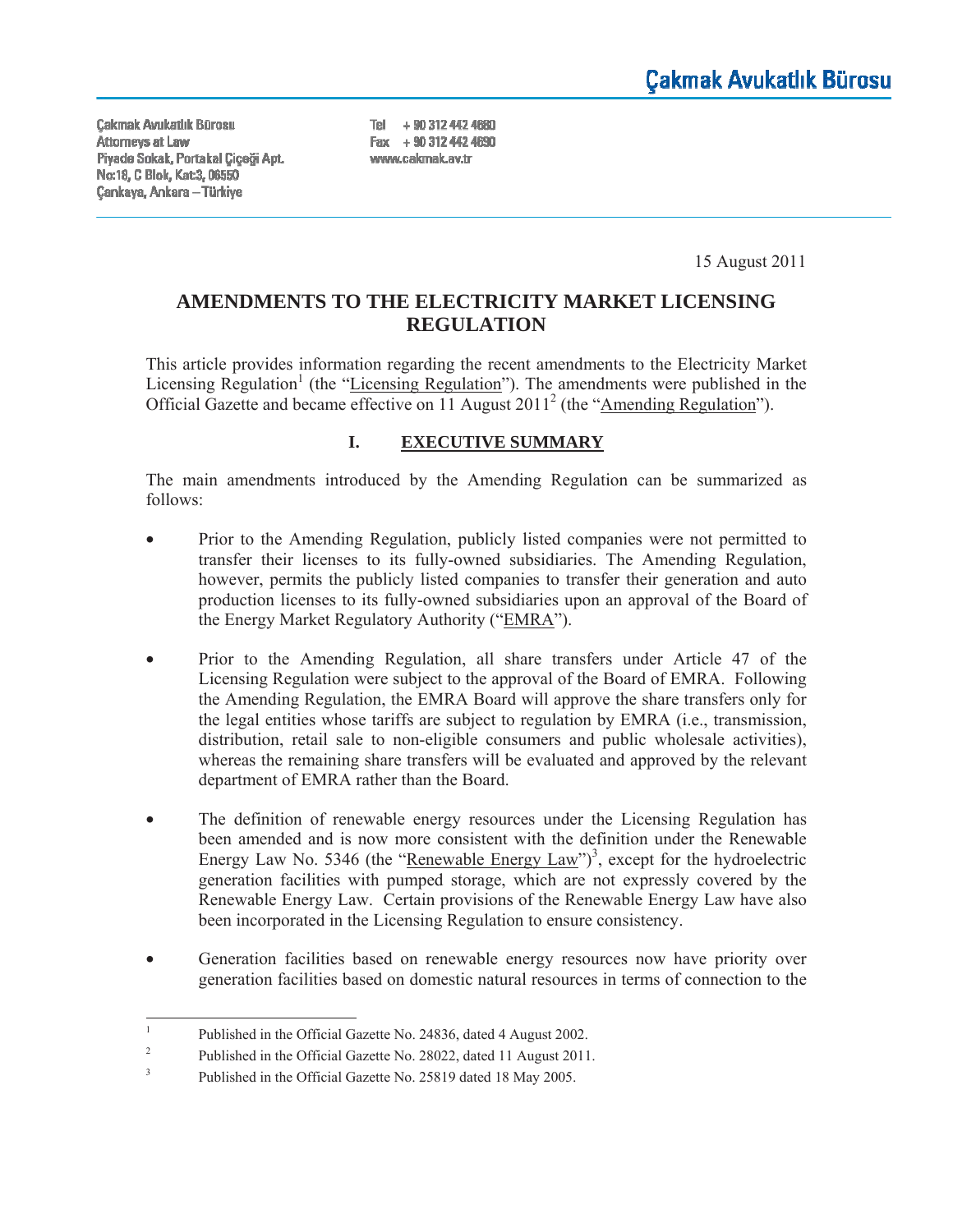system. Prior to the Amending Regulation, there was no order of priority between the two.

- Prior to the Amending Regulation, generation, auto producer or auto producer group license holders who generate electricity based on renewable energy resources were permitted to purchase electrical energy from private sector wholesale companies on the condition that such amounts did not exceed the annual average generation amount of the facility stated in its license. Pursuant to the Amending Regulation, such amounts shall not exceed the difference between the annual generation amount that the facility can generate based on its current installed capacity and the actual generation amount in a calendar year.
- Generation license holders now have the right to establish (additional) generation facilities based on renewable energy resources at the same project site in order to meet the internal electricity consumption needs of the generation facility with the conditions set forth in the Amending Regulation. Such an opportunity did not exist in the prior Licensing Regulation.
- Solar power plants are now subject to the same criteria as wind power projects in terms of connection to the system. Pursuant to the Amending Regulation, the public electricity transmission company (" $TEIAS$ ") and/or the relevant distribution company shall not issue an affirmative opinion for the connection of a solar power plant to the system in a case where a connection point exists that is more appropriate and causes less system loss when compared to the demanded connection point.
- The Amending Regulation sets an installed capacity upper limit of 50 MW for each solar power plant application.

## **II. ANALYSIS**

## **A. Transfer of Generation Licenses in Publicly Listed Companies**

In accordance with the Licensing Regulation, the transfer of licenses is prohibited with certain exceptions (such as demerger, spin-off or step-in rights). Prior to the Amending Regulation, the Licensing Regulation did not include any provision in relation to the transfer of licenses held by publicly listed companies. Pursuant to the Amending Regulation, a generation or auto producer license of a publicly listed company may be transferred to another legal entity, 100% of the share capital of which is held by that publicly listed company, provided that the approval of the Board of EMRA is obtained. In such case, a new license as the successor of the previous license will be granted to the legal entity.

### **B. EMRA Approval on Share Transfers**

Prior to the Amending Regulation, any approval on share transfers within the scope of Article 47 of the Licensing Regulation came under the authority of EMRA' Board. The Amending Regulation makes a more clear distinction with respect to the approving authority on share transfers. Under the new provisions, the EMRA Board will approve the share transfers only for the legal entities whose tariffs are subject to regulation by EMRA (i.e., transmission,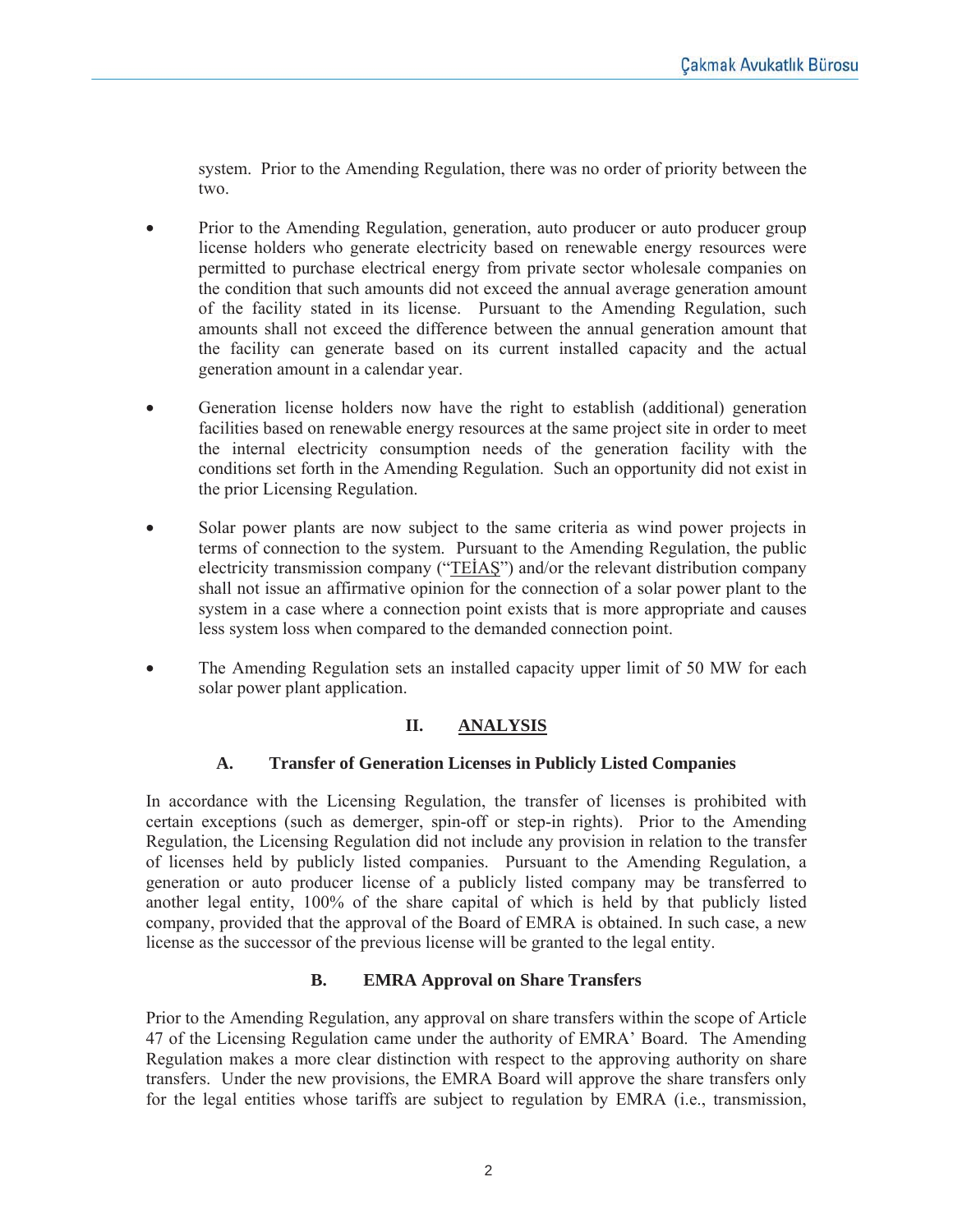distribution, retail sale to non-eligible consumers and public wholesale activities) whereas the remaining share transfers will be evaluated and approved by the relevant Department of EMRA.

## **C. Renewable Energy Resources**

The Amending Regulation changes the scope and definition of renewable energy projects. The purpose of this amendment is to harmonize the definition of renewable energy resources with that of the Renewable Energy Law, and to ensure consistency. Pursuant to the Amending Regulation, generation facilities based on hydrogen energy are no longer encompassed by the scope of the Renewable Energy Law but stream energy has been added. Furthermore, prior to the Amending Regulation, only river and arc-type hydroelectric generation facilities with an installed capacity of 50 MW and less would qualify as generation facilities based on renewable resources. Now, pursuant to the Amending Regulation, the installed capacity threshold has been removed. In addition, prior to the Amending Regulation, hydroelectric generation facilities with a reservoir volume of less than a hundred million cubic meters or with a reservoir area of less than fifteen square kilometers would have fallen within this scope, whereas under the Amending Regulation, hydroelectric generation facilities with a reservoir area of less than fifteen square kilometers or with pumped storage qualify as renewable energy resource projects. However, please also note that hydroelectric generation facilities with pumped storage, which are currently encompassed by the Licensing Regulation via the Amending Regulation, are not defined by the Renewable Energy Law. Finally, all references to "biogas" in the Licensing Regulation have been amended to "gas that is produced from biomass (including landfill gas)".

Another important change introduced by the Amending Regulation relates to the order of priority with regards to connection to the system. Prior to the Amending Regulation, the Licensing Regulation stated that generation facilities based on domestic natural resources and renewable energy sources would have priority in connection to the system without granting any priority between the two, which could lead to conflicts. However, the Amending Regulation clarifies this point by stating that generation facilities based on renewable energy resources will have priority over generation facilities based on domestic natural resources.

The Amending Regulation brings a number of additional provisions with respect to generation and auto producer licenses, which are summarized as follows:

- The maximum annual generation amount that a facility can generate based on its current installed capacity shall be incorporated into generation or auto producer licenses based on renewable energy resources as its annual generation amount. Such amount shall be considered as the annual average electricity generation amount. The licenses of the license holders, who apply to amend licenses in line with this provision, shall be amended accordingly within three months.
- Generation or auto producer license holders who generate electricity based on renewable energy resources may establish additional capacity provided that they stay within the site specified in their licenses, and that the power supplied to the system during operation does not exceed the installed capacity described in their licenses. This was in fact an existing provision of the Renewable Energy Law. However, the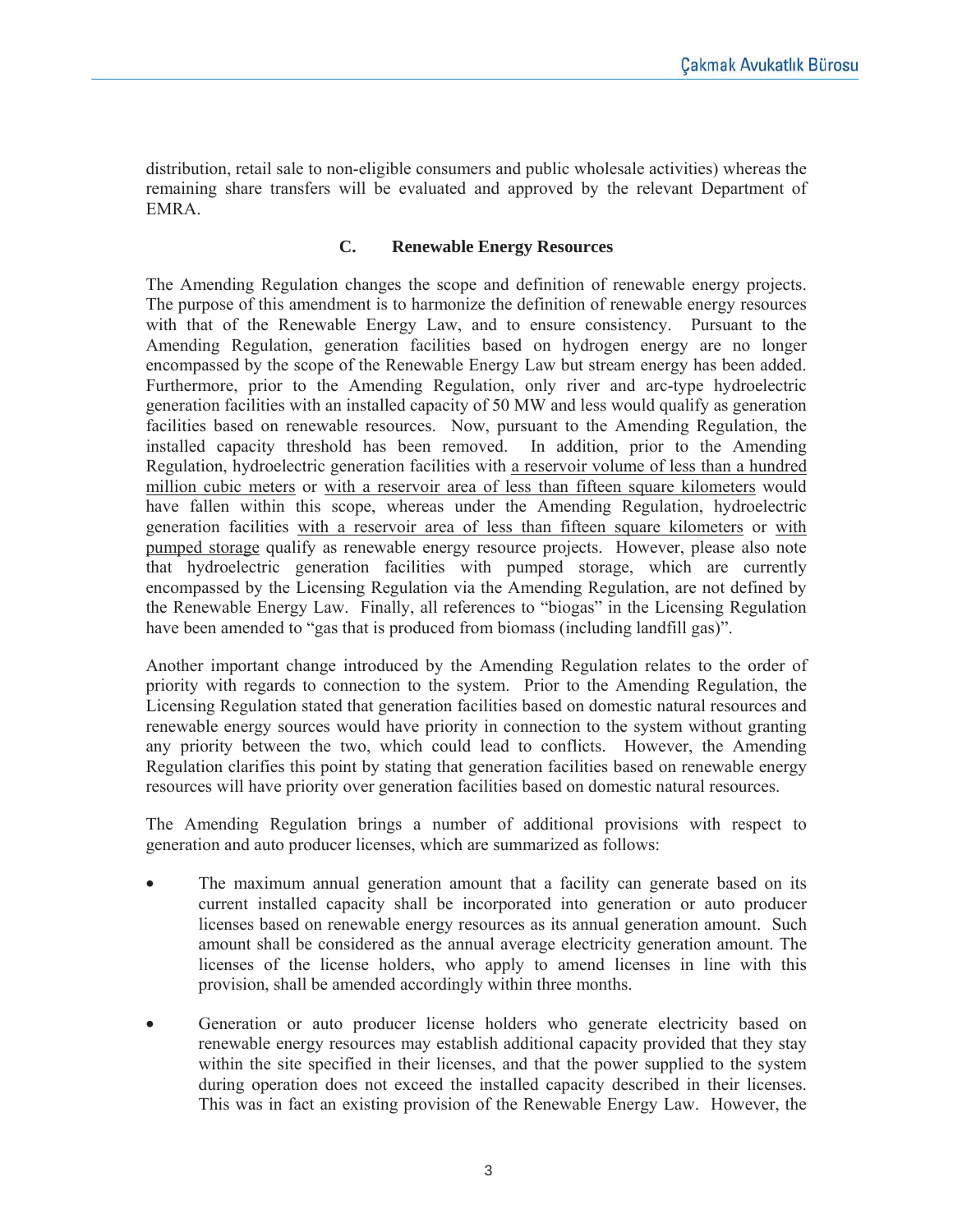Licensing Regulation further states that it is mandatory to amend the license for installed capacity prior to the temporary acceptance of the additional facility.

- Prior to the Amending Regulation, generation, auto producer or auto producer group license holders who generate electricity based on renewable energy resources were allowed to purchase electrical energy from private sector wholesale companies on the condition that amounts did not exceed the annual average generation amount of the facility stated in its license. Pursuant to the Amending Regulation, such amount shall not exceed the difference between the annual generation amount that the facility can generate based on its current installed capacity and the actual generation amount in a calendar year.
- All generation license holders (rather than only renewable energy companies) are now permitted to establish (additional) generation facilities based on renewable energy resources on the same project site in order to meet the internal electricity consumption needs of the generation facility provided that: (i) the additional facility shall lead to increase in productivity or shall be designed as part of the generation process, (ii) TEIAS and/or the distribution company shall issue an affirmative opinion for connection of the facility to the system, (iii) the generation amount shall not exceed the internal needs, and (iv) the facility shall be incorporated into the generation license.
- Lastly, in the event that forests and lands under private ownership of the Treasury, or under the control or disposal of the State, are utilized by the power plants generating electricity from renewable energy resources, which will be commissioned by 31 December 2012, 85% discount shall be applicable on permit fees, leases, easement rights and usage right amounts for the facility, connection roads and transmission lines for the first 10 (ten) year of investment and operation period. This incentive, in fact, had already been introduced by the Renewable Energy Law and is now included in the Licensing Regulation as well.

## **D. Solar Energy**

Following the enforcement of the Solar Energy Regulation<sup>4</sup>, the Amending Regulation also incorporates new provisions relating to solar power plants. The regime brought by the Amending Regulation for solar power plants is very similar to that of wind farms in terms of right of access to the system under Article 38 of the Licensing Regulation. Accordingly, TEIAS and/or the relevant distribution companies shall not issue an affirmative opinion for the connection of a solar power plant to the system in a case where there is a connection point that is more appropriate and causes less system loss when compared to the demanded connection point. In such a case, the license application shall be rejected and the request of the license applicant legal entity for establishing a special direct line shall not be considered.

Additionally, pursuant to the Amending Regulation, the installed capacity of an application for a solar power plant shall not exceed 50 MW. Furthermore, as also contained in the

 $\frac{1}{4}$ 

Regulation on the Electricity Generation Facilities based on Solar Energy, published in the Official Gazette No. 27969 dated 19 June 2011.